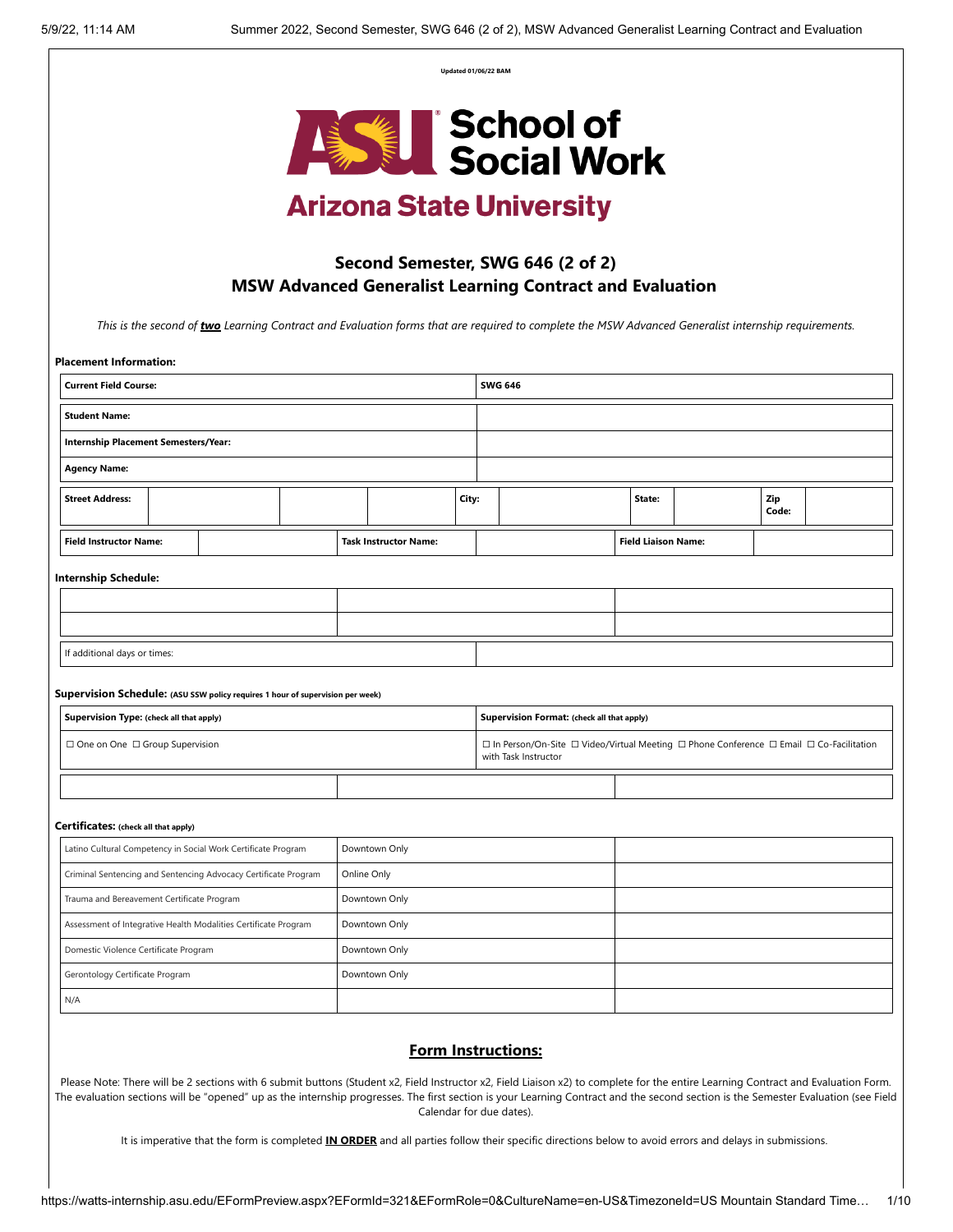| <b>Order to Follow:</b> | <b>Learning Contract Instructions:</b>                                                                                                                                                                                                                                                                                                                                                                                                                                                                                                                                                                                                                                                                                                                                                                                                                                                                                                                                                                                                                                                                                                                                                                                                                                                                                                                                                                                                                                                                                                                                                                                                                                                                                                                                                                                                                                                                                     | <b>Order to Follow:</b> | <b>Semester Evaluation Instructions:</b>                                                                                                                                                                                                                                                                                                                                                                                                                                                                                                                                                                                                                                                                                                                                                                                                                                                                                                                                                                                                              |
|-------------------------|----------------------------------------------------------------------------------------------------------------------------------------------------------------------------------------------------------------------------------------------------------------------------------------------------------------------------------------------------------------------------------------------------------------------------------------------------------------------------------------------------------------------------------------------------------------------------------------------------------------------------------------------------------------------------------------------------------------------------------------------------------------------------------------------------------------------------------------------------------------------------------------------------------------------------------------------------------------------------------------------------------------------------------------------------------------------------------------------------------------------------------------------------------------------------------------------------------------------------------------------------------------------------------------------------------------------------------------------------------------------------------------------------------------------------------------------------------------------------------------------------------------------------------------------------------------------------------------------------------------------------------------------------------------------------------------------------------------------------------------------------------------------------------------------------------------------------------------------------------------------------------------------------------------------------|-------------------------|-------------------------------------------------------------------------------------------------------------------------------------------------------------------------------------------------------------------------------------------------------------------------------------------------------------------------------------------------------------------------------------------------------------------------------------------------------------------------------------------------------------------------------------------------------------------------------------------------------------------------------------------------------------------------------------------------------------------------------------------------------------------------------------------------------------------------------------------------------------------------------------------------------------------------------------------------------------------------------------------------------------------------------------------------------|
| Step 1:                 | <b>Student:</b> At the beginning of the second semester field placement<br>internship, the student, with assistance from the Field Instructor, reviews,<br>and drafts the form. Field Instructors will use the learning activities to<br>evaluate the student's mastery of each learning core competencies at the<br>end of each semester.<br>For each competency, the student must add one STUDENT<br><b>CREATED ADDITIONAL ACTIVITY</b> that will measure skill attainment in<br>that area. Please note: if an activity or project was set to be long-term in<br>the first semester form, copy and paste the activity into this form. If the<br>activity was only set for first semester, the student must add another<br>activity to the second semester form. If there are second semester only<br>student created additional activities added, be sure to contact your Field<br>Liaison for review.<br>For each activity, the student must set a target completion date. Target<br>completion dates need to be unique to the learning activity and span<br>both semesters of the internship. Copy and paste the target<br>completion dates from the first semester form into this form. If there are<br>major changes to the set target completion dates, be sure to contact your<br>Field Liaison for review.<br>For each activity, the student must select a target semester. Copy and<br>paste the target semesters from the first semester form into this form. If<br>there are major changes to the set target semesters, be sure to contact<br>your Field Liaison for review.<br>Click the SAVE DRAFT button at the bottom of the form periodically to<br>save your work.<br><b>DO NOT</b> click the Student Learning Contract Submit button at the bottom<br>of the form to forward the Learning Contract to your Field Instructor<br>until <b>AFTER</b> the Field Liaison has reviewed and approved the form. | Step 1:                 | <b>Field Instructor:</b> At the end of the semester, rate your intern for<br>each learning activity using the rating scale listed below. Second<br>semester students should be consistently (75%) meeting expectations.<br>Please provide comments in the comment box below each<br>competency. The comments should provide justification and/or<br>support the scores.<br>Please note: this evaluation form follows the same learning objectives as<br>outlined in the student's Learning Contract. Be sure to evaluate the<br>student's performance and progress towards competency within the<br>context of the evaluation criteria found in the Learning Contract.<br>Score each activity based on completion, and if applicable, progression<br>from first semester.<br><b>DO NOT</b> click the Field Instructor Semester Evaluation Submit button at<br>the bottom of the form to forward the form to the Student<br>until <b>AFTER</b> the End of the Semester Meeting is completed with the Field<br>Liaison and they have reviewed the form. |
| Step 2:                 | Field Instructor: Work with the student to help draft additional<br>activities, identify target dates, and target semester for each competency.<br>Click the SAVE DRAFT button at the bottom of the form periodically to<br>save your work.<br><b>DO NOT</b> click the Field Instructor Learning Contract Submit button at the<br>bottom of the form to forward the form to the Field Liaison<br>until <b>AFTER</b> the Field Liaison has reviewed and approved the form.                                                                                                                                                                                                                                                                                                                                                                                                                                                                                                                                                                                                                                                                                                                                                                                                                                                                                                                                                                                                                                                                                                                                                                                                                                                                                                                                                                                                                                                  | Step 2:                 | <b>Student:</b> After your Field Instructor has filled out the evaluation, review<br>the form. Please provide comments in the comment box below each<br>competency.<br>Click the SAVE DRAFT button at the bottom of the form periodically to<br>save your work.<br><b>DO NOT</b> click the Student Semester Evaluation Submit button at the<br>bottom of the form to forward the form to your Field Liaison<br>until <b>AFTER</b> the End of the Semester Meeting is completed with the Field<br>Liaison and they have reviewed the form.                                                                                                                                                                                                                                                                                                                                                                                                                                                                                                             |
| Step 3:                 | Field Liaison: Review the drafted Learning Contract and reach out to<br>the student with any needed revisions. Ask both the Field Instructor and<br>student to submit the final version of the Learning Contract by clicking<br>their prospective Learning Contract Submit buttons.<br>Click the Field Liaison Learning Contract Submit button at the bottom of<br>the form to finalize the form.                                                                                                                                                                                                                                                                                                                                                                                                                                                                                                                                                                                                                                                                                                                                                                                                                                                                                                                                                                                                                                                                                                                                                                                                                                                                                                                                                                                                                                                                                                                          | Step 3:                 | Field Liaison: Review the drafted evaluation and grade<br>recommendation to prepare notes for the End of the Semester<br>Meeting. After any needed revisions are made, ask both the Field<br>Instructor and student to submit the final version of the Semester<br>Evaluation by clicking their prospective Semester Evaluation Submit<br>buttons.<br>Click the Field Liaison Semester Evaluation Submit button at the bottom<br>of the form to finalize the form.<br>Taking into consideration all internship requirements and documentation,<br>award the grade.                                                                                                                                                                                                                                                                                                                                                                                                                                                                                    |

#### **Rating Scale:**

| <b>Level of Mastery</b> | <b>Description</b>                                                                                                                                                                                                                                                                                                                                                                                                                                                             |  |  |  |  |  |
|-------------------------|--------------------------------------------------------------------------------------------------------------------------------------------------------------------------------------------------------------------------------------------------------------------------------------------------------------------------------------------------------------------------------------------------------------------------------------------------------------------------------|--|--|--|--|--|
|                         | Fails to Meet Expectations: Offers no evidence of engagement with practice experience.<br>Suggestions for comments to describe student performance - Does not show up when scheduled; does not engage in agency milieu, activities, or tasks; does not participate in events<br>selected to achieve the course objectives.                                                                                                                                                     |  |  |  |  |  |
|                         | Occasionally Demonstrates Expectations (less than 50%): Needs improvement.<br>Suggestions for comments to describe student performance - Demonstrates the following: Shows up as scheduled, engaged with agency milieu and in some activities, tasks or events<br>selected to achieve the course objectives; participates in learning experiences but does not show mastery of skills. Working on achieving skills that will lead to achieving course<br>objectives.           |  |  |  |  |  |
|                         | Routinely (50%+) Demonstrates Expectations: Performs at competent level.<br>Suggestions for comments to describe student performance - Demonstrates the following: Understanding of overarching professional competencies; demonstrates commitment to<br>developing practice behavior; performs tasks, or other events selected to achieve course objectives as expected, able to work independently on some activities or tasks.                                              |  |  |  |  |  |
| Δ                       | <b>Consistently Meets Expectations (75%+):</b> Performs at competent level on most/all tasks.<br>Suggestions for comments to describe student performance - Demonstrates the following: Ability to practice at professional level; demonstrates commitment to developing practice<br>behavior; evidence emerging of mastery in activities, tasks; ability to work independently with clients or some of the activities, tasks or events selected to achieve course objectives. |  |  |  |  |  |
|                         | <b>Exceeds Expectations (90%+):</b> Performs above level on most tasks.<br>Suggestions for comments to describe student performance - Demonstrates the following: Knowledge of and use of professional ethics and behaviors in all work; extends this<br>behavior to other activities throughout the practice experience. Mastery of skills in more than half of activities, tasks or other events selected to achieve course objectives.                                      |  |  |  |  |  |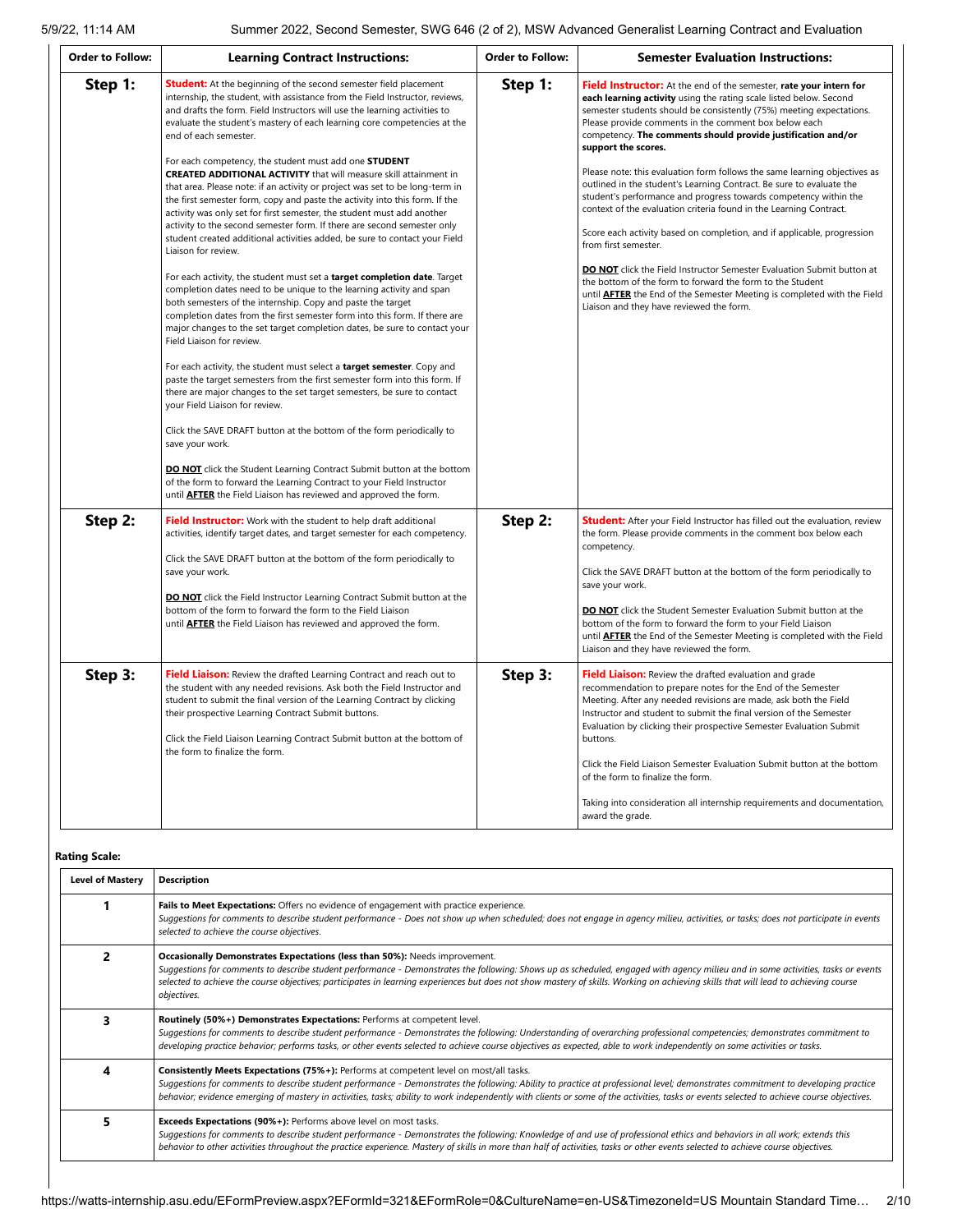#### **Educational Policy Accreditation Standards (EPAS):**

Competency-based education is an outcomes-oriented approach to curriculum design. The goal of the outcomes approach is to ensure that students are able to demonstrate the mastery of integration and application of the competencies in practice. In EPAS, social work practice competence consists of nine interrelated competencies and practice behaviors that are comprised of learning activities. The nine core competencies and one professional growth and development activity are listed below followed by a description of characteristic knowledge, values, skills, cognitive/affective processes (listed as Activities To Evaluate Student Mastery of EPAS) and the resulting practice behaviors that may be used to operationalize the curriculum and assessment methods*.*

*Website: NASW 2015 CSWE Educational Policy and Accreditation Standards (CSWE EPAS): [https://www.cswe.org/Accreditation/Standards-and-Policies/2015-EPAS\](https://www.cswe.org/Accreditation/Standards-and-Policies/2015-EPAS/)*

#### **Core Competencies & Descriptions:**

#### **1. DemonstrateEthicalandProfessionalBehavior**

Build skills in ethical practice, values identification, professional behavior, utilization of supervision, and technology.

#### **2. Engage Diversity and Difference in Practice**

Build skills in understanding how diversity shapes human experience and identity, understanding and identifying forms of oppression and how they may marginalize, alienate, or create privilege and power

#### **3. AdvanceHumanRightsandSocial,Economic,andEnvironmental Justice**

Build skills in gaining knowledge about theories of human need and social justice, and strategies to promote social and economic justice, eliminate barriers to services, and advance human rights.

#### **4. EngageinPractice-informedResearchandResearch-informedPractice**

Build skills of critical thinking through use of practice experience to inform research and evaluation of research-informed practices.

**5. Engage in Policy Practice**

Build skills in understanding the role of policy in service delivery, and the role of practice in policy development.

#### **6. Engage with Individuals, Families, Groups, Organizations, and Communities**

Build skills in understanding and applying strategies to engage diverse clients and constituencies using knowledge of human behavior and social environment to advance practice effectiveness.

#### **7. Assess Individuals, Families, Groups, Organizations, and Communities**

Build skills in understanding and applying methods of assessment with diverse clients and constituencies to advance practice effectiveness.

### **8. Intervene with Individuals, Families, Groups, Organizations, and Communities**

Build skills in understanding and applying methods of identifying, analyzing, and implementing evidence-informed interventions to achieve client and constituency goals.

#### **9. Evaluate Practice with Individuals, Families, Groups, Organizations, and Communities**

Build skills in understanding and applying qualitative and quantitative methods for evaluating outcomes to advance practice, policy and service delivery effectiveness.

#### **10. Professional Growth and Development**

Build skills in developing strategies for self-care and gaining knowledge about the Social Work profession, including licensing.

#### **Competency 1: Demonstrate Ethical and Professional Behavior**

|                      | <b>Practice Behaviors:</b>                                                                                          | <b>Learning Activities to Evaluate Student's</b><br><b>Mastery of EPAS:</b>                                                                                                                                                                                                                                                                     | <b>Target Dates:</b> | <b>Target Semester:</b> | <b>Semester Evaluation:</b> |
|----------------------|---------------------------------------------------------------------------------------------------------------------|-------------------------------------------------------------------------------------------------------------------------------------------------------------------------------------------------------------------------------------------------------------------------------------------------------------------------------------------------|----------------------|-------------------------|-----------------------------|
| 1.<br>1              | Exhibit growth in their identity as social work<br>professionals.                                                   | Student uses the NASW Code of Ethics and agency<br>code of conduct in all interactions with staff.<br>clients, and other professionals. Using NASW Code<br>of Ethics, the student is able to identify 2-3 ethical<br>dilemmas when working with agency clients and<br>determine how to address the dilemmas, while<br>tolerating any ambiguity. |                      |                         | ○1 ○2 ○3 ○4 ○5              |
| 1.<br>$\overline{2}$ | Demonstrate professional use of self at the micro,<br>mezzo and macro levels.                                       | In supervision, student identifies personal values<br>and perceptions that influence social work practice<br>and identifies how student uses models of ethical<br>decision-making and relevant laws/regulations to<br>ensure ethical actions in practice.                                                                                       |                      |                         | ○1 ○2 ○3 ○4 ○5              |
| 1.<br>3              | Participate in a leadership role on interprofessional<br>teams in practice.                                         | Student demonstrates professional behavior in<br>appearance, and in all oral and written<br>communication.                                                                                                                                                                                                                                      |                      |                         | O1 O2 O3 O4 O5              |
| 1.<br>4              | Improve their ability to use and manage<br>technology tools with attention to ethical use.                          | Student demonstrates professional behavior in<br>electronic communication and documentation.                                                                                                                                                                                                                                                    |                      |                         | ○1 ○2 ○3 ○4 ○5              |
| 1.<br>5              | Identify and manage personal biases that affect the<br>professional relationship with clients and client<br>groups. | Student uses supervision and consultation to<br>reflect on professional behavior and demonstrates<br>ability to incorporate feedback into practice.                                                                                                                                                                                             |                      |                         | ○1 ○2 ○3 ○4 ○5              |
| 1.<br>6              |                                                                                                                     | Student created additional activity:                                                                                                                                                                                                                                                                                                            |                      |                         | ○1 ○2 ○3 ○4 ○5              |
|                      |                                                                                                                     | To save your form at any time, scroll all the way<br>down, past Competency 10, and click the<br>first "Save Draft" button, below the "Learning<br><b>Contract Review" section.</b>                                                                                                                                                              |                      |                         | Has not been actioned       |
|                      |                                                                                                                     |                                                                                                                                                                                                                                                                                                                                                 |                      |                         | Semester Rating (average)   |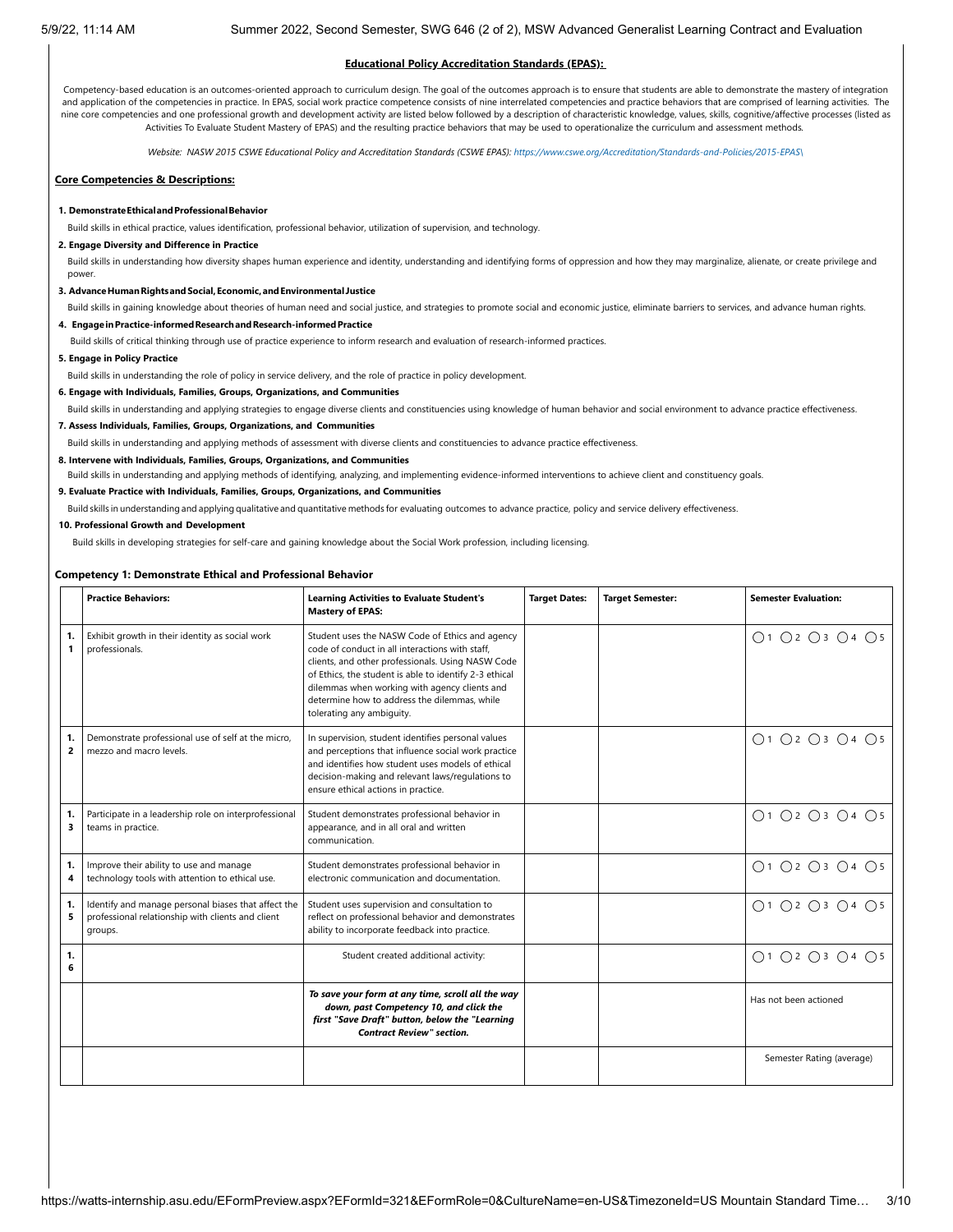Competency 1: **Student's Semester Comments:** (To save your comments at any time, scroll down to the bottom of the form, and click the Save Draft button next to Student Semester Evaluation Submit.)

Competency 1: Field Instructor's Semester Comments: (To save your comments at any time, scroll down to the bottom of the form, and click the Save Draft button next to Field Instructor Semester Evaluation Submit.)

#### **Competency 2: Engage Diversity and Difference in Practice**

|                      | <b>Practice Behaviors:</b>                                                                                                                                                                                                | <b>Learning Activities to Evaluate Student's</b><br><b>Mastery of EPAS:</b>                                                                                                                                                                                              | <b>Target Dates:</b> | <b>Target Semester:</b> | <b>Semester Evaluation:</b> |
|----------------------|---------------------------------------------------------------------------------------------------------------------------------------------------------------------------------------------------------------------------|--------------------------------------------------------------------------------------------------------------------------------------------------------------------------------------------------------------------------------------------------------------------------|----------------------|-------------------------|-----------------------------|
| 2.                   | Combine theoretical knowledge of diversity with<br>practice skills to provide enhanced interventions.                                                                                                                     | Student reports on a community event or training<br>related to agency population or local minority<br>group in the community demonstrating knowledge<br>of a different culture and how the culture's<br>structures and values may oppress or enhance<br>privilege/power. |                      |                         | ○1 ○2 ○3 ○4 ○5              |
| 2.<br>$\overline{2}$ | Identify sources of oppression and marginalization<br>on the individual, group, community, institutional,<br>and societal levels.                                                                                         | Student is able to identify the needs of agency<br>population and prepares practice interventions<br>that are culturally responsive to the population<br>served.                                                                                                         |                      |                         | ○1 ○2 ○3 ○4 ○5              |
| 2.<br>3              | Strengthen skills to confront discrimination and<br>oppression on the individual, group, community,<br>institutional and societal levels.                                                                                 | Student reflects on their values and perceptions<br>and demonstrates the ability to establish<br>relationships with clients and others from diverse<br>backgrounds.                                                                                                      |                      |                         | ○1 ○2 ○3 ○4 ○5              |
| 2.                   | Recognize the power of privilege to apply<br>knowledge of the dynamics of power differentials,<br>histories of oppression, and the impact of power<br>and historical oppression on the marginalization of<br>communities. | Student created additional activity:                                                                                                                                                                                                                                     |                      |                         | ○1 ○2 ○3 ○4 ○5              |
|                      |                                                                                                                                                                                                                           | To save your form at any time, scroll all the way<br>down, past Competency 10, and click the<br>first "Save Draft" button, below the "Learning<br><b>Contract Review" section.</b>                                                                                       |                      |                         | Has not been actioned       |
|                      |                                                                                                                                                                                                                           |                                                                                                                                                                                                                                                                          |                      |                         | Semester Rating (average)   |

Competency 2: **Student's Semester Comments:** (To save your comments at any time, scroll down to the bottom of the form, and click the Save Draft button next to Student Semester Evaluation Submit.)

Competency 2: Field Instructor's Semester Comments: (To save your comments at any time, scroll down to the bottom of the form, and click the Save Draft button next to Field Instructor Semester Evaluation Submit.)

#### **Competency 3: Advance Human Rights and Social, Economic, and Environmental Justice**

|         | <b>Practice Behaviors:</b>                                                                                                                       | <b>Learning Activities to Evaluate Student's</b><br><b>Mastery of EPAS:</b>                                                                                                                                                                                                              | <b>Target Dates:</b> | <b>Target Semester:</b> | <b>Semester Evaluation:</b> |
|---------|--------------------------------------------------------------------------------------------------------------------------------------------------|------------------------------------------------------------------------------------------------------------------------------------------------------------------------------------------------------------------------------------------------------------------------------------------|----------------------|-------------------------|-----------------------------|
| 3.      | Exhibit a heightened ability to reflect on the role of<br>systemic racism and oppression and the need for<br>social change.                      | Student identifies 2-3 social, economic, and<br>environmental justice issues that affect clients'<br>rights at the micro, mezzo, and macro level and<br>discusses in supervision.                                                                                                        |                      |                         | ○1 ○2 ○3 ○4 ○5              |
| 3.<br>2 | Critically analyze structural factors such as racism<br>and violence which contribute to persistent<br>disparities for marginalized populations. | Student advocates for clients' rights at the micro or<br>mezzo level and is able to identify macro level<br>advocacy methods implemented by the agency<br>(through observation or interviews with agency<br>staff) in order to address barriers. Student will<br>discuss in supervision. |                      |                         | ○1 ○2 ○3 ○4 ○5              |
| 3.      | Demonstrate a critical understanding of the nature<br>and consequences of globalization in economics,<br>politics, and culture.                  | Student created additional activity:                                                                                                                                                                                                                                                     |                      |                         | ○1 ○2 ○3 ○4 ○5              |
|         |                                                                                                                                                  | To save your form at any time, scroll all the way<br>down, past Competency 10, and click the<br>first "Save Draft" button, below the "Learning<br><b>Contract Review" section.</b>                                                                                                       |                      |                         | Has not been actioned       |
|         |                                                                                                                                                  |                                                                                                                                                                                                                                                                                          |                      |                         | Semester Rating (average)   |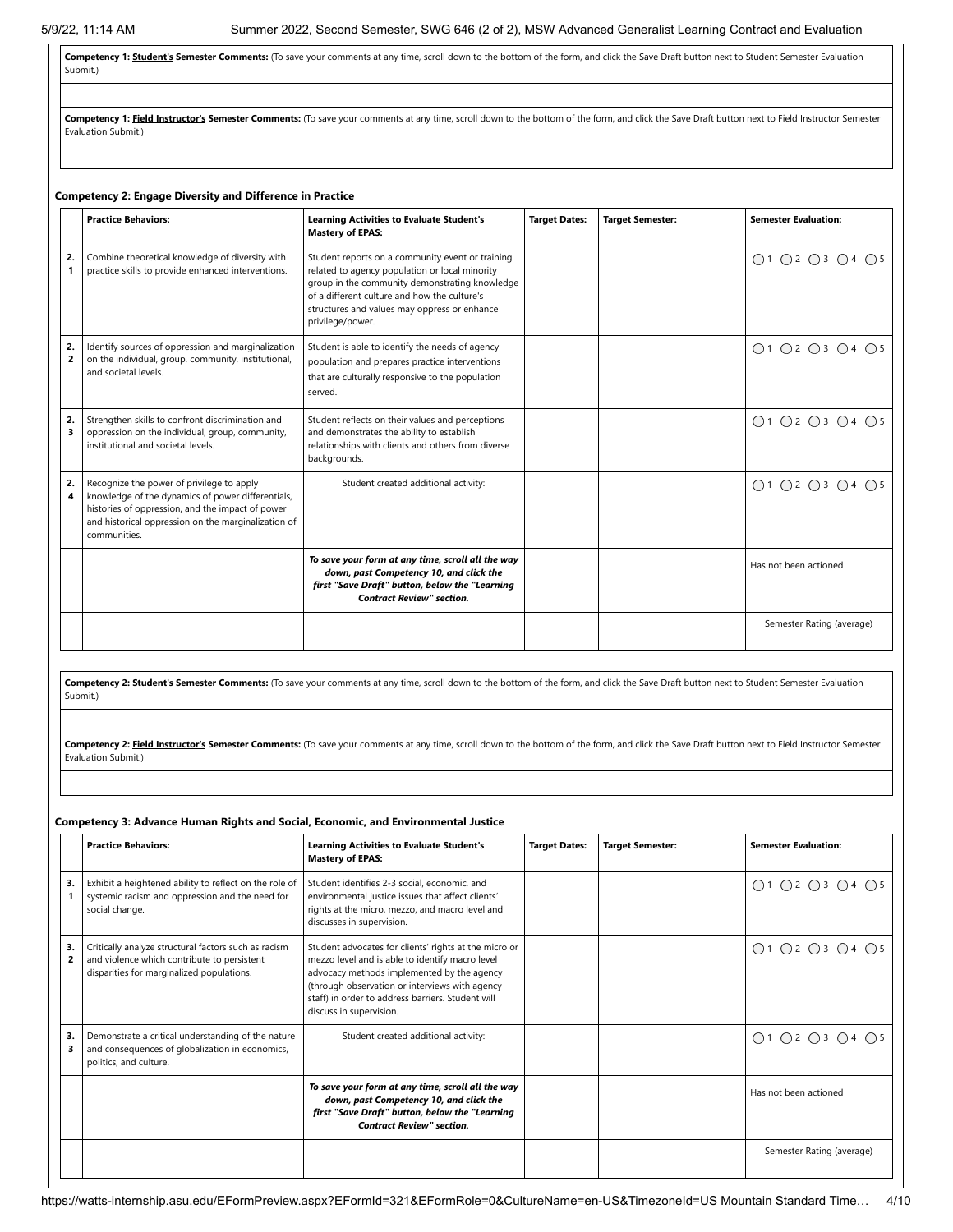**Competency 3: Student's Semester Comments:** (To save your comments at any time, scroll down to the bottom of the form, and click the Save Draft button next to Student Semester Evaluation Submit.)

Competency 3: Field Instructor's Semester Comments: (To save your comments at any time, scroll down to the bottom of the form, and click the Save Draft button next to Field Instructor Semester Evaluation Submit.)

#### **Competency 4: Engage in Practice-Informed Research and Research-Informed Practice**

|         | <b>Practice Behaviors:</b>                                                                                                                                                                                    | <b>Learning Activities to Evaluate Student's</b><br><b>Mastery of EPAS:</b>                                                                                                                                               | <b>Target Dates:</b> | <b>Target Semester:</b> | <b>Semester Evaluation:</b> |
|---------|---------------------------------------------------------------------------------------------------------------------------------------------------------------------------------------------------------------|---------------------------------------------------------------------------------------------------------------------------------------------------------------------------------------------------------------------------|----------------------|-------------------------|-----------------------------|
| 4.      | Demonstrate enhanced ability to choose a model<br>of practice through the evidence-based decision-<br>making process.                                                                                         | Student interviews agency staff to learn about their<br>use of evidence-based practice models in their<br>work with clients or attends training on evidence<br>based practices used by agency.                            |                      |                         | ○1 ○2 ○3 ○4 ○5              |
| 4.<br>2 | Demonstrate enhanced ability to choose a<br>framework for program evaluation through the<br>evidence-based decision-making process.                                                                           | Student conducts a literature review to identify<br>evidence-based practice models relevant to clients<br>or identifies the ones (model(s)) relevant to their<br>work with clients and presents report in<br>supervision. |                      |                         | ○1 ○2 ○3 ○4 ○5              |
| 4.<br>3 | Demonstrate an enhanced ability to use best<br>practices and evidence-based research to develop,<br>implement, and evaluate models of practice,<br>intervention strategies, and frameworks for<br>evaluation. | Student will develop and implement intervention<br>plans (e.g. client treatment plans) using evidence<br>based research, approved by field instructor.                                                                    |                      |                         | ○1 ○2 ○3 ○4 ○5              |
| 4.<br>4 | Demonstrate an enhanced ability to apply critical<br>thinking to evidence-based interventions, best<br>practices, and the evidenced based research<br>process.                                                | Student created additional activity:                                                                                                                                                                                      |                      |                         | O1 O2 O3 O4 O5              |
|         |                                                                                                                                                                                                               | To save your form at any time, scroll all the way<br>down, past Competency 10, and click the<br>first "Save Draft" button, below the "Learning<br><b>Contract Review" section.</b>                                        |                      |                         | Has not been actioned       |
|         |                                                                                                                                                                                                               |                                                                                                                                                                                                                           |                      |                         | Semester Rating (average)   |

**Competency 4: Student's Semester Comments:** (To save your comments at any time, scroll down to the bottom of the form, and click the Save Draft button next to Student Semester Evaluation Submit.)

Competency 4: Field Instructor's Semester Comments: (To save your comments at any time, scroll down to the bottom of the form, and click the Save Draft button next to Field Instructor Semester Evaluation Submit.)

**Competency 5: Engage in Policy Practice**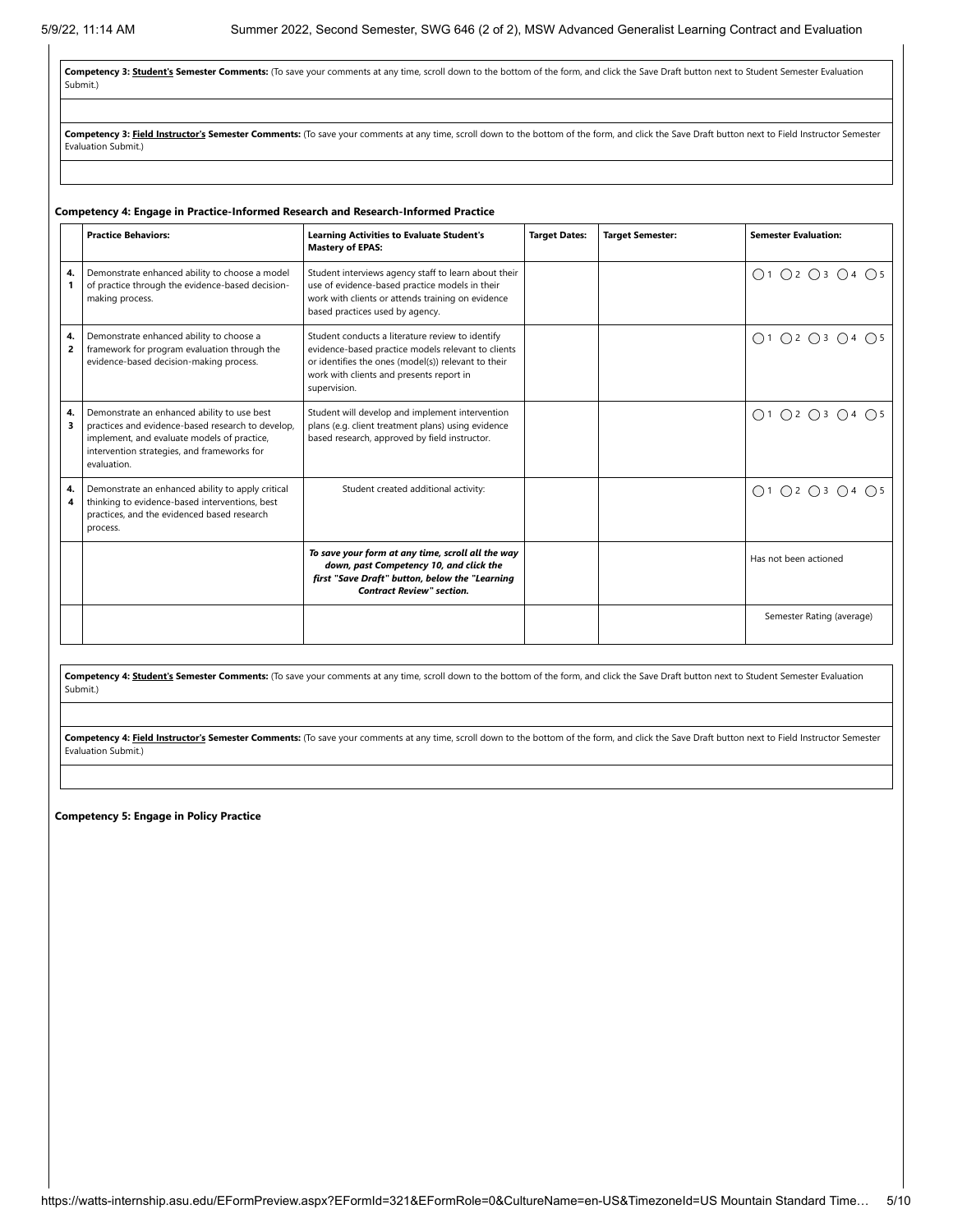5/9/22, 11:14 AM Summer 2022, Second Semester, SWG 646 (2 of 2), MSW Advanced Generalist Learning Contract and Evaluation

|         | <b>Practice Behaviors:</b>                                                                                                                                                                                          | <b>Learning Activities to Evaluate Student's</b><br><b>Mastery of EPAS:</b>                                                                                                                    | <b>Target Dates:</b> | <b>Target Semester:</b> | <b>Semester Evaluation:</b> |
|---------|---------------------------------------------------------------------------------------------------------------------------------------------------------------------------------------------------------------------|------------------------------------------------------------------------------------------------------------------------------------------------------------------------------------------------|----------------------|-------------------------|-----------------------------|
| 5.      | Use advocacy methods to engage in the policy<br>arena on behalf of community interests to work<br>toward improved social and economic well-being,<br>with a particular responsibility to vulnerable<br>populations. | Student will attend Social Work Day at the<br>Legislature (if not already attended), a city council<br>meeting, or other government meeting to learn<br>about social policy impacting clients. |                      |                         | ○1 ○2 ○3 ○4 ○5              |
| 5.<br>2 | Articulate the relationship between structural<br>oppression and national, state and local policies,<br>and how this contributes to the ongoing<br>experience of exploitation and marginalization.                  | Student will identify a local, state, federal, or tribal<br>policy issue that affects the agency's population,<br>and will conduct an analysis of its impact.                                  |                      |                         | ○1 ○2 ○3 ○4 ○5              |
| 5.<br>3 | Engage in policy practice to promote social justice<br>across practice levels.                                                                                                                                      | Student will write a letter to their local, state,<br>federal, or tribal legislator advocating for needed<br>client services.                                                                  |                      |                         | ○1 ○2 ○3 ○4 ○5              |
| 5.<br>Δ |                                                                                                                                                                                                                     | Student created additional activity:                                                                                                                                                           |                      |                         | Q1 Q2 Q3 Q4 Q5              |
|         |                                                                                                                                                                                                                     | To save your form at any time, scroll all the way<br>down, past Competency 10, and click the<br>first "Save Draft" button, below the "Learning<br><b>Contract Review" section.</b>             |                      |                         | Has not been actioned       |
|         |                                                                                                                                                                                                                     |                                                                                                                                                                                                |                      |                         | Semester Rating (average)   |

Competency 5: **Student's Semester Comments:** (To save your comments at any time, scroll down to the bottom of the form, and click the Save Draft button next to Student Semester Evaluation Submit.)

Competency 5: Field Instructor's Semester Comments: (To save your comments at any time, scroll down to the bottom of the form, and click the Save Draft button next to Field Instructor Semester Evaluation Submit.)

#### **Competency 6: Engage with Individuals, Families, Groups, Organizations, and Communities**

|          | <b>Practice Behaviors:</b>                                                                                                                                                             | <b>Learning Activities to Evaluate Student's</b><br><b>Mastery of EPAS:</b>                                                                                                                                                                                                                                                              | <b>Target Dates:</b> | <b>Target Semester:</b> | <b>Semester Evaluation:</b> |
|----------|----------------------------------------------------------------------------------------------------------------------------------------------------------------------------------------|------------------------------------------------------------------------------------------------------------------------------------------------------------------------------------------------------------------------------------------------------------------------------------------------------------------------------------------|----------------------|-------------------------|-----------------------------|
| 6.<br>1  | Demonstrate skills, including cultural competency,<br>critical thinking, and use of professional self to<br>effectively engage and intervene at the micro,<br>mezzo, and macro levels. | Student will engage appropriately with clients<br>while conducting client intakes or initial sessions,<br>demonstrating application of knowledge of human<br>behavior and the social environment and other<br>frameworks.                                                                                                                |                      |                         | ○1 ○2 ○3 ○4 ○5              |
| 6.<br>2a | Participate in relationship-building and<br>interprofessional collaboration.                                                                                                           | Student will make an audio or video recording of a<br>client (or mock interview with a staff member) in<br>the first semester to demonstrate interviewing<br>skills such as empathy, reflective listening, and<br>other interpersonal skills and then view/listen to it<br>with field instructor to discuss observations and<br>debrief. |                      |                         | ○1 ○2 ○3 ○4 ○5              |
| 6.<br>2b |                                                                                                                                                                                        | Student will seek out training on documentation,<br>confidentiality, HIPAA, and mandated reporting<br>and then discuss their learning with field instructor<br>and provide timely documentation.                                                                                                                                         |                      |                         | ○1 ○2 ○3 ○4 ○5              |
| 6.<br>2c |                                                                                                                                                                                        | Student will demonstrate effective, appropriate,<br>and timely documentation of their interventions<br>with their clients.                                                                                                                                                                                                               |                      |                         | ○1 ○2 ○3 ○4 ○5              |
| 6.<br>3  |                                                                                                                                                                                        | Student created additional activity:                                                                                                                                                                                                                                                                                                     |                      |                         | ○1 ○2 ○3 ○4 ○5              |
|          |                                                                                                                                                                                        | To save your form at any time, scroll all the way<br>down, past Competency 10, and click the<br>first "Save Draft" button, below the "Learning<br><b>Contract Review" section.</b>                                                                                                                                                       |                      |                         | Has not been actioned       |
|          |                                                                                                                                                                                        |                                                                                                                                                                                                                                                                                                                                          |                      |                         | Semester Rating (average)   |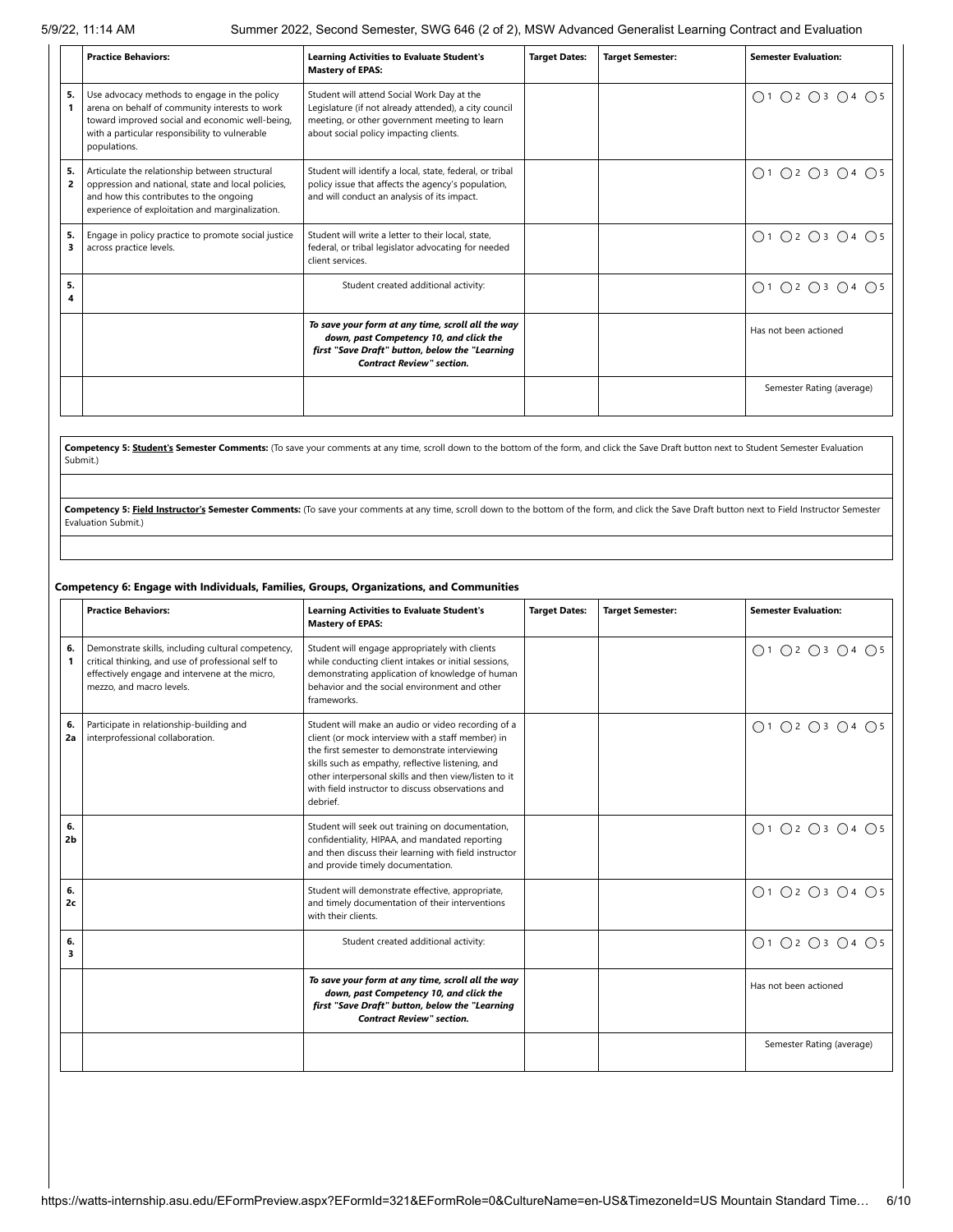Competency 6: Student's Semester Comments: (To save your comments at any time, scroll down to the bottom of the form, and click the Save Draft button next to Student Semester Evaluation Submit.)

Competency 6: Field Instructor's Semester Comments: (To save your comments at any time, scroll down to the bottom of the form, and click the Save Draft button next to Field Instructor Semester Evaluation Submit.)

## **Competency 7: Assess Individuals, Families, Groups, Organizations and Communities**

|                      | <b>Practice Behaviors:</b>                                                     | <b>Learning Activities to Evaluate Student's</b><br><b>Mastery of EPAS:</b>                                                                                                                                 | <b>Target Dates:</b> | <b>Target Semester:</b> | <b>Semester Evaluation:</b> |
|----------------------|--------------------------------------------------------------------------------|-------------------------------------------------------------------------------------------------------------------------------------------------------------------------------------------------------------|----------------------|-------------------------|-----------------------------|
| 7.                   | Collect and organize data at the micro, mezzo and<br>macro levels of practice. | Student will collect, organize, and interpret client<br>data to complete 3-5 client assessments,<br>identifying 2-3 client strengths and limitations and<br>review with field instructor.                   |                      |                         | ○1 ○2 ○3 ○4 ○5              |
| 7.<br>$\overline{2}$ | Analyze data to interpret information from clients.                            | Student will discuss with field instructor their<br>knowledge of theoretical frameworks while<br>analyzing the assessments formulated for the<br>minimum of 3-5 clients.                                    |                      |                         | ○1 ○2 ○3 ○4 ○5              |
| 7.<br>Зa             | Use research knowledge to inform their choice of<br>intervention strategies.   | Student will develop mutually agreed-on goals and<br>objectives and appropriate intervention strategies<br>with the 3-5 clients assessed by student and<br>analyze with field instructor.                   |                      |                         | ○1 ○2 ○3 ○4 ○5              |
| 7.<br>3 <sub>b</sub> |                                                                                | Student will select intervention strategies such as<br>CBT or Motivational Interviewing for their clients<br>based on the assessment, evidence informed<br>practice, and values and preferences of clients. |                      |                         | ○1 ○2 ○3 ○4 ○5              |
| 7.<br>4              |                                                                                | Student created additional activity:                                                                                                                                                                        |                      |                         | ○1 ○2 ○3 ○4 ○5              |
|                      |                                                                                | To save your form at any time, scroll all the way<br>down, past Competency 10, and click the<br>first "Save Draft" button, below the "Learning<br><b>Contract Review" section.</b>                          |                      |                         | Has not been actioned       |
|                      |                                                                                |                                                                                                                                                                                                             |                      |                         | Semester Rating (average)   |

Competency 7: Student's Semester Comments: (To save your comments at any time, scroll down to the bottom of the form, and click the Save Draft button next to Student Semester Evaluation Submit.)

Competency 7: Field Instructor's Semester Comments: (To save your comments at any time, scroll down to the bottom of the form, and click the Save Draft button next to Field Instructor Semester Evaluation Submit.)

**Competency 8: Intervene with Individuals, Families, Groups, Organizations and Communities**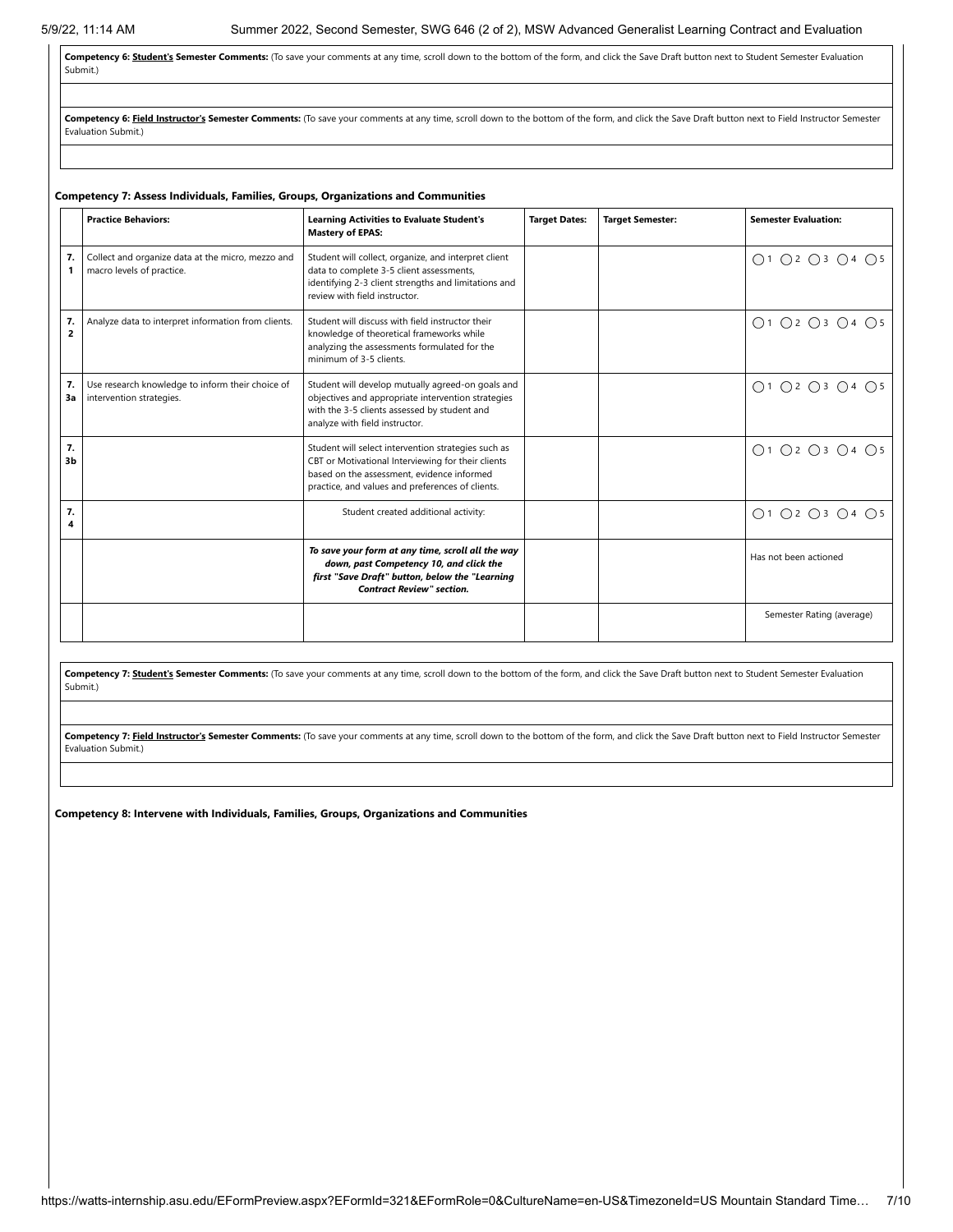5/9/22, 11:14 AM Summer 2022, Second Semester, SWG 646 (2 of 2), MSW Advanced Generalist Learning Contract and Evaluation

|                      | <b>Practice Behaviors:</b>                                                                                                                                                                                | <b>Learning Activities to Evaluate Student's</b><br><b>Mastery of EPAS:</b>                                                                                                                 | <b>Target Dates:</b> | <b>Target Semester:</b> | <b>Semester Evaluation:</b>                                 |
|----------------------|-----------------------------------------------------------------------------------------------------------------------------------------------------------------------------------------------------------|---------------------------------------------------------------------------------------------------------------------------------------------------------------------------------------------|----------------------|-------------------------|-------------------------------------------------------------|
| 8.<br>$\mathbf{1}$   | Apply knowledge of group stages and dynamics to<br>the design of treatment, educational, peer support,<br>and empowerment groups.                                                                         | Student will implement the selected evidence<br>based interventions appropriate for their clients<br>and discuss in supervision.                                                            |                      |                         | ○1 ○2 ○3 ○4 ○5                                              |
| 8.<br>$\overline{2}$ | Demonstrate group leaderships skills to facilitate a<br>task group with peers.                                                                                                                            | Student will demonstrate use of critical thinking<br>skills, review of evidence and knowledge of<br>theoretical frameworks as interventions are<br>implemented with clients.                |                      |                         | ○1 ○2 ○3 ○4 ○5                                              |
| 8.<br>3              | Ability to apply concepts of group dynamics and<br>community empowerment to a specific social<br>movement example.                                                                                        | Student will attend client staffings and<br>interdisciplinary meetings as well as discuss client<br>outcomes in supervision.                                                                |                      |                         | $\bigcap$ 1 $\bigcap$ 2 $\bigcap$ 3 $\bigcap$ 4 $\bigcap$ 5 |
| 8.<br>4              | Development of a comprehensive community<br>assessment for an area of specific interest for<br>practice.                                                                                                  | Discuss community assessment at weekly<br>supervision, receiving feedback, and relating to<br>evidence-based perspectives.                                                                  |                      |                         | $\bigcap$ 1 $\bigcap$ 2 $\bigcap$ 3 $\bigcap$ 4 $\bigcap$ 5 |
| 8.<br>5              | Base practice interventions and<br>transitions/terminations on research-informed<br>evidence.                                                                                                             | Student will effectively transition/terminate with<br>clients demonstrating knowledge of factors<br>involved for appropriate endings, including client<br>and student reactions to endings. |                      |                         | $\bigcap$ 1 $\bigcap$ 2 $\bigcap$ 3 $\bigcap$ 4 $\bigcap$ 5 |
| 8.<br>6              | Use knowledge of the effects of oppression,<br>discrimination, structural/social inequality, and<br>historical trauma across micro, mezzo and macro<br>levels of practice to quide intervention planning. | Student created additional activity:                                                                                                                                                        |                      |                         | ○1 ○2 ○3 ○4 ○5                                              |
|                      |                                                                                                                                                                                                           | To save your form at any time, scroll all the way<br>down, past Competency 10, and click the<br>first "Save Draft" button, below the "Learning<br><b>Contract Review" section.</b>          |                      |                         | Has not been actioned                                       |
|                      |                                                                                                                                                                                                           |                                                                                                                                                                                             |                      |                         | Semester Rating (average)                                   |

**Competency 8: Student's Semester Comments:** (To save your comments at any time, scroll down to the bottom of the form, and click the Save Draft button next to Student Semester Evaluation Submit.)

Competency 8: Field Instructor's Semester Comments: (To save your comments at any time, scroll down to the bottom of the form, and click the Save Draft button next to Field Instructor Semester Evaluation Submit.)

#### **Competency 9: Evaluate Practice with Individuals, Families, Groups, Organizations, and Communities**

|          | <b>Practice Behaviors:</b>                                                                                                                                                                     | <b>Learning Activities to Evaluate Student's</b><br><b>Mastery of EPAS:</b>                                                                                                           | <b>Target Dates:</b> | <b>Target Semester:</b> | <b>Semester Evaluation:</b>                                 |
|----------|------------------------------------------------------------------------------------------------------------------------------------------------------------------------------------------------|---------------------------------------------------------------------------------------------------------------------------------------------------------------------------------------|----------------------|-------------------------|-------------------------------------------------------------|
| 9.       | Critically examine and evaluate major paradigms<br>informing human service delivery including<br>evidence-based practice, and the goodness of fit<br>with ethnic and marginalized communities. | Student will facilitate the mutual evaluation of<br>client's progress towards meeting the intervention<br>goals and report on client progress in supervision.                         |                      |                         | ○1 ○2 ○3 ○4 ○5                                              |
| 9.<br>2a | Contribute to the theoretical knowledge base of<br>the social work profession through practice-based<br>program evaluation research.                                                           | Student applies various theoretical<br>frameworks/models to demonstrate the ability to<br>evaluate the effectiveness of interventions using<br>best practice/evidence based measures. |                      |                         | ○1 ○2 ○3 ○4 ○5                                              |
| 9.<br>2b |                                                                                                                                                                                                | Student measures and analyzes success of<br>interventions with clients using criteria established<br>by agency to evaluate effectiveness of programs.                                 |                      |                         | ○1 ○2 ○3 ○4 ○5                                              |
| 9.<br>2c |                                                                                                                                                                                                | Demonstrates ability to apply evaluation findings<br>to improve micro, mezzo and macro interventions.                                                                                 |                      |                         | ○1 ○2 ○3 ○4 ○5                                              |
| 9.<br>3  |                                                                                                                                                                                                | Student created additional activity:                                                                                                                                                  |                      |                         | $\bigcap$ 1 $\bigcap$ 2 $\bigcap$ 3 $\bigcap$ 4 $\bigcap$ 5 |
|          |                                                                                                                                                                                                | To save your form at any time, scroll all the way<br>down, past Competency 10, and click the<br>first "Save Draft" button, below the "Learning<br><b>Contract Review" section.</b>    |                      |                         | Has not been actioned                                       |
|          |                                                                                                                                                                                                |                                                                                                                                                                                       |                      |                         | Semester Rating (average)                                   |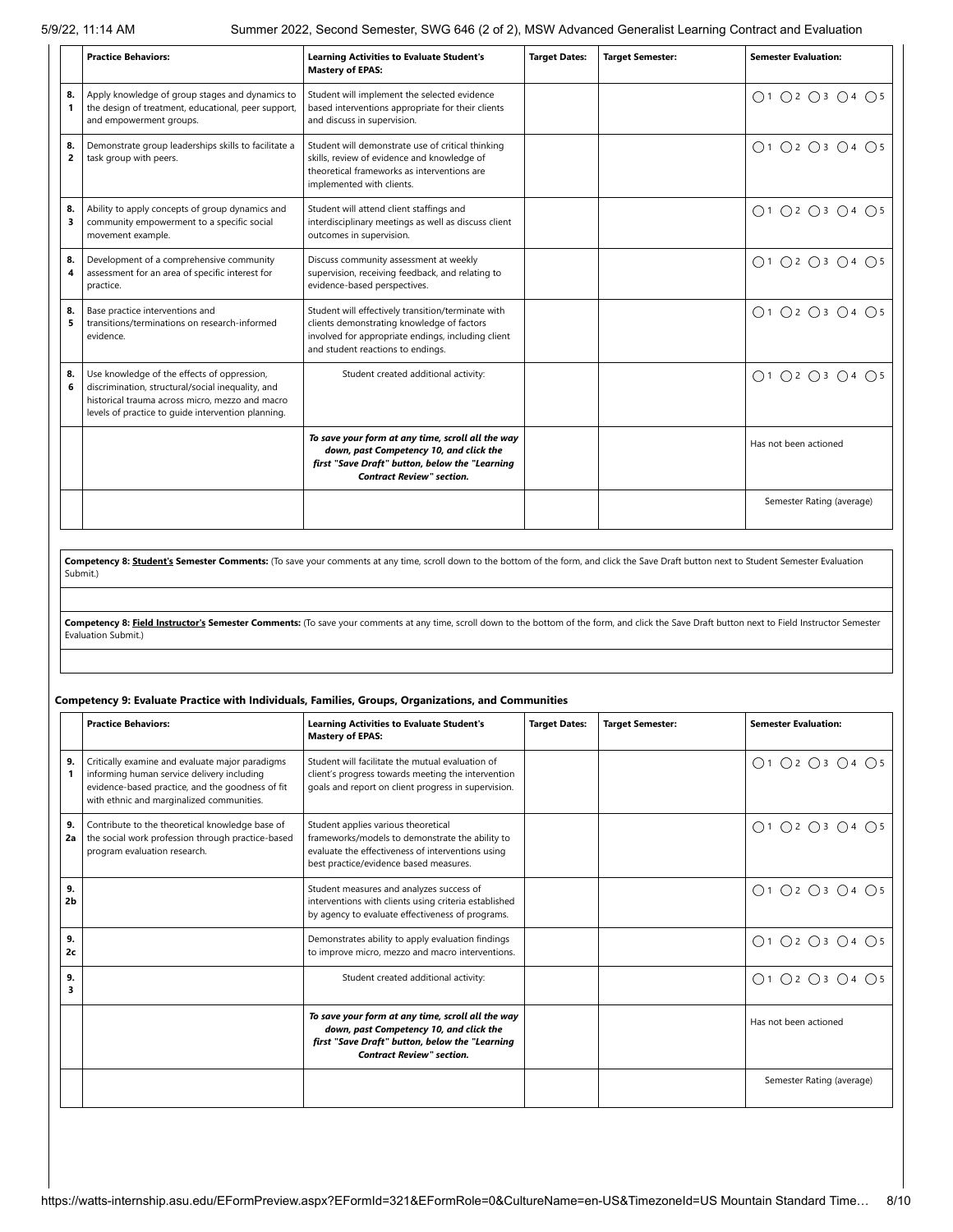**Competency 9: Student's Semester Comments:** (To save your comments at any time, scroll down to the bottom of the form, and click the Save Draft button next to Student Semester Evaluation Submit.)

Competency 9: Field Instructor's Semester Comments: (To save your comments at any time, scroll down to the bottom of the form, and click the Save Draft button next to Field Instructor Semester Evaluation Submit.)

#### **Competency 10: Professional Growth and Development**

|          | <b>Practice Behaviors:</b>                                                             | <b>Learning Activities to Evaluate Student's</b><br><b>Mastery of EPAS:</b>                                                                                                        | <b>Target Dates:</b> | <b>Target Semester:</b> | <b>Semester Evaluation:</b> |
|----------|----------------------------------------------------------------------------------------|------------------------------------------------------------------------------------------------------------------------------------------------------------------------------------|----------------------|-------------------------|-----------------------------|
| 10       | Maintains a strategy for promoting personal and<br>professional balance and self-care. | Student will develop a weekly self-care plan and<br>implement plan throughout internship using<br>supervision to seek feedback.                                                    |                      |                         | ○1 ○2 ○3 ○4 ○5              |
| 10       | Effectively utilizes supervision for evaluation of skill<br>acquisition.               | Student attends supervision consistently to seek<br>feedback on skill development and then practices<br>self-reflection and self-correction.                                       |                      |                         | ○1 ○2 ○3 ○4 ○5              |
| 10<br>.3 | Develop a plan for continued professional<br>development.                              | Student will identify professional development<br>activities to plan for life-long learning and<br>professional licensure.                                                         |                      |                         | ○1 ○2 ○3 ○4 ○5              |
| 10<br>.4 |                                                                                        | Student created additional activity:                                                                                                                                               |                      |                         | O1 O2 O3 O4 O5              |
|          |                                                                                        | To save your form at any time, scroll all the way<br>down, past Competency 10, and click the<br>first "Save Draft" button, below the "Learning<br><b>Contract Review" section.</b> |                      |                         | Has not been actioned       |
|          |                                                                                        |                                                                                                                                                                                    |                      |                         | Semester Rating (average)   |

Competency 10: Student's Semester Comments: (To save your comments at any time, scroll down to the bottom of the form, and click the Save Draft button next to Student Semester Evaluation Submit.)

Competency 10: Field Instructor's Semester Comments: (To save your comments at any time, scroll down to the bottom of the form, and click the Save Draft button next to Field Instructor Semester Evaluation Submit.)

#### \*\*\*\*\*\*\*\*\*\*\*\*\*\*\*\*\*\*\***Learning Contract Submit buttons**\*\*\*\*\*\*\*\*\*\*\*\*\*\*\*\*\*\*\*\*\*\*\*\*\*\*

| Step 1:                                                                                                                                                                                                                                                                                                                                                                                                                                                                                                                                                 | Step 2:                                                                                                                                                                                                                                     | Step 3:                                                                                                                                                                                                                                                                             |
|---------------------------------------------------------------------------------------------------------------------------------------------------------------------------------------------------------------------------------------------------------------------------------------------------------------------------------------------------------------------------------------------------------------------------------------------------------------------------------------------------------------------------------------------------------|---------------------------------------------------------------------------------------------------------------------------------------------------------------------------------------------------------------------------------------------|-------------------------------------------------------------------------------------------------------------------------------------------------------------------------------------------------------------------------------------------------------------------------------------|
| Student: At the beginning of the second semester field placement internship,<br>the student, with assistance from the Field Instructor, reviews, and drafts the<br>form. Field Instructors will use the learning activities to evaluate the student's<br>mastery of each learning core competencies at the end of each semester.                                                                                                                                                                                                                        | Field Instructor: Work with the student to help draft additional activities,<br>identify target dates, and target semester for each competency.<br>Click the SAVE DRAFT button at the bottom of the form periodically to save<br>your work. | Field Liaison: Review the drafted Learning Contract and reach out to the<br>student with any needed revisions. Ask both the Field Instructor and student to<br>submit the final version of the Learning Contract by clicking their prospective<br>Learning Contract Submit buttons. |
| For each competency, the student must add one STUDENT<br><b>CREATED ADDITIONAL ACTIVITY</b> that will measure skill attainment in that<br>area. Please note: if an activity or project was set to be long-term in the first<br>semester form, copy and paste the activity into this form. If the activity was only<br>set for first semester, the student must add another activity to the second<br>semester form. If there are second semester only student created additional<br>activities added, be sure to contact your Field Liaison for review. | DO NOT click the Field Instructor Learning Contract Submit button at the<br>bottom of the form to forward the form to the Field Liaison until AFTER the<br>Field Liaison has reviewed and approved the form.                                | Click the Field Liaison Learning Contract Submit button at the bottom of the<br>form to finalize the form.                                                                                                                                                                          |
| For each activity, the student must set a target completion date. Target<br>completion dates need to be unique to the learning activity and span both<br>semesters of the internship. Copy and paste the target completion dates from<br>the first semester form into this form. If there are major changes to the set<br>target completion dates, be sure to contact your Field Liaison for review.                                                                                                                                                    |                                                                                                                                                                                                                                             |                                                                                                                                                                                                                                                                                     |
| For each activity, the student must select a target semester. Copy and paste<br>the target semesters from the first semester form into this form. If there are<br>major changes to the set target semesters, be sure to contact your Field Liaison<br>for review.                                                                                                                                                                                                                                                                                       |                                                                                                                                                                                                                                             |                                                                                                                                                                                                                                                                                     |
| Click the SAVE DRAFT button at the bottom of the form periodically to save<br>your work.<br>DO NOT click the Student Learning Contract Submit button at the bottom of<br>the form to forward the Learning Contract to your Field Instructor<br>until <b>AFTER</b> the Field Liaison has reviewed and approved the form.                                                                                                                                                                                                                                 |                                                                                                                                                                                                                                             |                                                                                                                                                                                                                                                                                     |

**Learning Contract Review:**